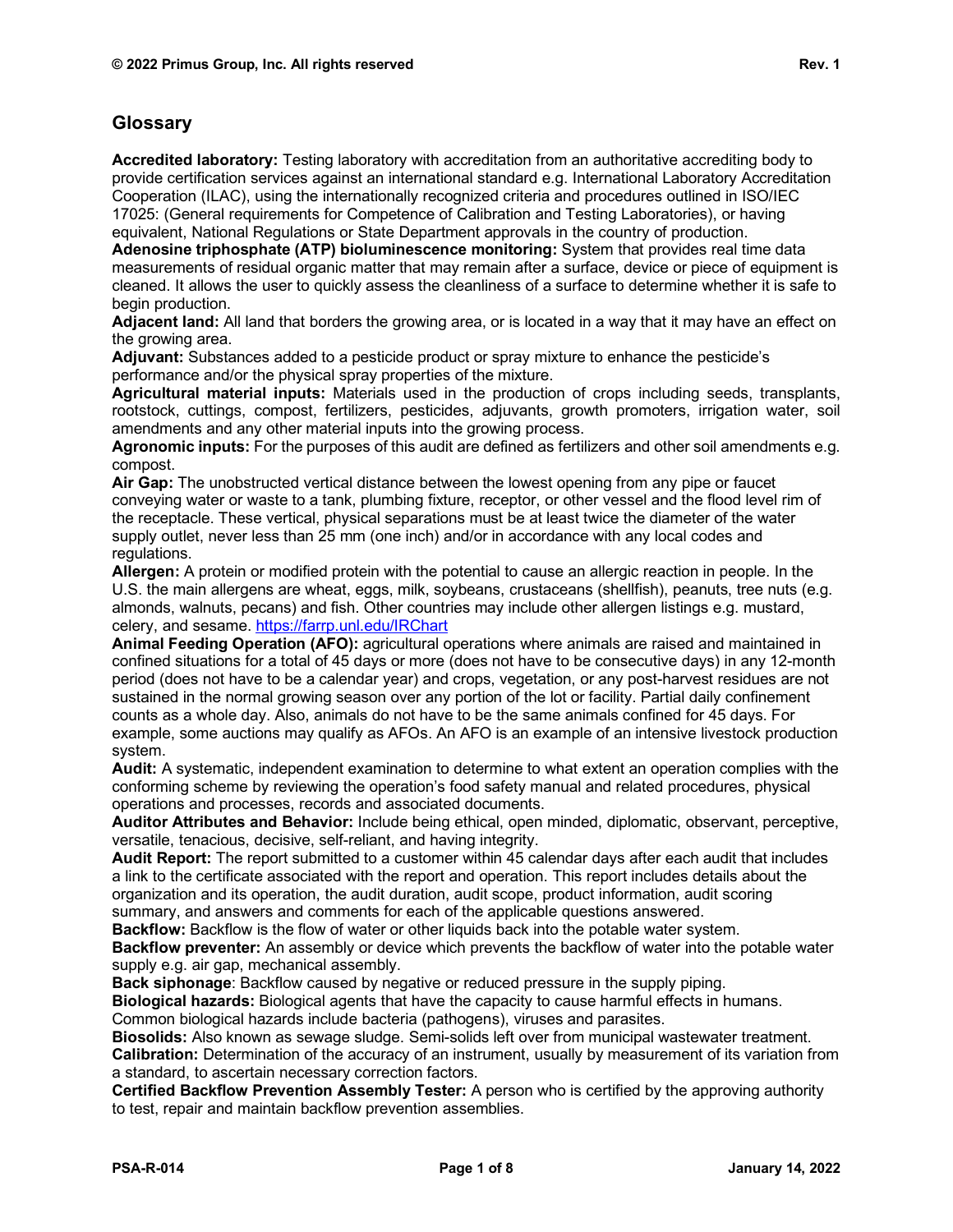**Chemical hazards:** Include radiological hazards, substances such as pesticide and drug residues, natural toxins (such as mycotoxins), environmental pollutants, unapproved food or color additives, and food allergens.

**Clean In Place (CIP)**: An equipment cleaning procedure that occurs on interior surfaces of equipment such as tanks and pipes that cannot be easily reached for cleaning. This procedure is sometimes part of a larger procedure where equipment is partially cleaned in some way while still assembled and then broken down for a deeper clean before being assembled again and then "flushed" through (clean in place). CIP involves circulation of a detergent solution, water rinse and sanitizing solution through equipment by use of a spray ball or spray to create turbulence and thus remove soil. CIP does not include equipment subject to in-place manual cleaning without the use of a CIP system e.g. slicers, mixers, centrifuge dryers.

**Cleanable:** Characteristic of a surface that allows effective removal of soil by normal cleaning methods, is dependent on the material, design, construction and installation of the surface and varies with the likelihood of the surface's role in introducing pathogenic, toxigenic or other contaminants into food.

**Cleaning:** The process of removing food and other types of soil from a surface using a cleaning agent that removes food, soil, rust stains, minerals, or other deposits.

**Coliform bacteria:** Gram-negative, non-spore forming, rod-shaped bacteria are frequently used as indicators of sanitary quality of water but exist broadly in nature.

**Colony forming units (CFU):** A unit of measurement used to estimate viable microorganisms (bacteria, fungus) capable of growth under the prescribed conditions (medium, atmosphere, time and temperature) that develop into visible colonies (colony forming units).

**Commingling:** When more than one lot/batch/GTIN is combined.

**Compost:** Product of microbial decomposition of organic residues into a soil amendment.

**Concentrated animal feeding operation (CAFO):** A lot or facility where animals have been, are, or will be stabled or confined and fed or maintained for a total of 45 days or more in any 12-month period. The number and types of animals covered by this definition can be found in the Federal Register's definition of medium and large CAFOs (CFR Title 40, Part 122.23). [https://www.epa.gov/sites/production/files/2015-](https://www.epa.gov/sites/production/files/2015-08/documents/sector_table.pdf) 08/documents/sector table.pdf. A CAFO is an example of an intensive livestock production system. **Control measure:** Any action or activity that can be used to prevent, reduce to an acceptable level, or eliminate a food safety hazard.

**Cooling/Cold Storage:** A facility that is receiving and storing finished goods and performing some kind of pre-cooling and/or cooling activities. In this type of facility, no packing or processing activities are being performed.

## **Cooling Techniques: -**

**Forced-air cooling:** Fans in a refrigerated room (cooler) pull (force) air through the produce and cools the produce more rapidly than room cooling alone. Good air flow is essential so produce must not be packed too closely together.

**Hydrocooling:** Using cascading chilled water to remove the field heat from produce. Hydro-coolers can be standalone structures or cabinet-like pieces of equipment that use a refrigerated, circulated water bath to remove field heat, increasing the shelf life.

**Hydrovac cooling:** Combines techniques of vacuum cooling and hydrocooling. Water is sprayed on product just before flash point of the vacuum cycle when the water evaporates from the produce additional cold water is added so cooling produce without dehydrating.

**Ice:** Ice is applied directly to the produce as a method of removing field heat as well as providing shortterm cooling for transport or display.

**Pre-cooling:** Reducing temperature of product prior to storage (i.e., removing field heat).

**Room cooling:** Produce is placed in a refrigerated room (cooler) and allowed to naturally cool to ambient temperatures. Rooms are normally designed to regulate temperature, airflow, humidity and other environmental factors using evaporators and condensers. Room cooling is used for produce that has already been pre-cooled using another method and for produce that does not need to reach its minimum cooling temperature rapidly.

**Vacuum cooling:** Using low pressure to cool the produce through evaporative cooling. Produce is placed in a vacuum retort where the atmospheric pressure is reduced to a point where water boils and evaporates at 0 °C/32 °F.

**Critical control point:** A step at which control can be applied and is essential to prevent or eliminate a food safety hazard or reduce it to an acceptable level.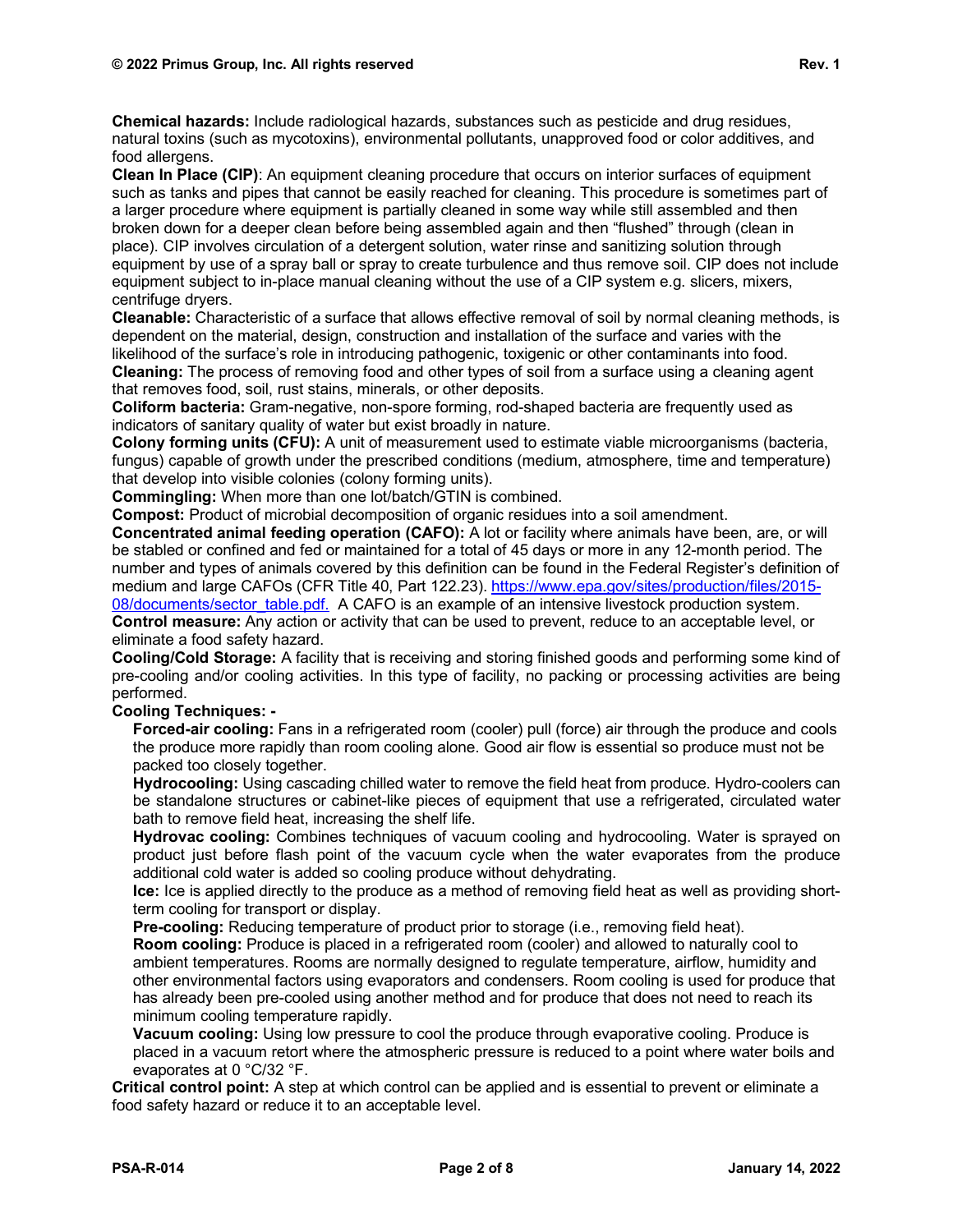**Cross connection:** A connection or a potential connection between any part of a potable water system and any non-potable water system in a manner which under any circumstances, would allow non-potable flow to enter the potable water system.

**Cross-contamination:** The transfer of microorganisms, such as bacteria and viruses, from a contaminated surface or substance to a previously uncontaminated surface or substance.

**Current Good Manufacturing Practices (cGMPs):** Regulations that are found in 21 CFR 110 (Current Good Manufacturing Practices in Manufacturing, Processing, Packing, or Holding Human Food) and enforced by the US Food and Drug Administration (FDA). cGMPs provide for systems that assure proper design, monitoring, and control of manufacturing processes and facilities.

**Dump tank:** Vessel used to wash produce before packing to remove soil and to improve its appearance and marketability. Water in a dump tank is reused and should be treated with an anti-microbial to maintain water quality.

*E. coli***:** *Escherichia coli* are bacteria found in the environment, foods, and intestines of people and animals. *E. coli* are a large and diverse group of bacteria. Although most strains of *E. coli* are harmless, some strains can cause diarrhea, while others cause urinary tract infections, respiratory illness and pneumonia, and other illnesses. The presence of generic *E. coli* is frequently used as an indicator of fecal contamination.

**Facility operation:** A handling operation carried out in one or several buildings where product is being handled and/or stored. The type of Facility operation can be classified as: "Storage & Distribution Center", "Cooling/Cold Storage", "Packinghouse" or "Processing".

**Farm (Ranch):** A tract of land (not necessarily a "lot" for production purposes), under common management and common water supply, ideally contiguous (if not contiguous, similar risk is demonstrated) and used for agricultural production.

**Fecal coliforms:** Refer to "thermotolerant coliforms".

**Flooding:** The uncontrolled flowing or overflowing of a growing area with water that is reasonably likely to contain microorganisms or chemicals of significant public health concern and is reasonably likely to cause adulteration of edible portions of fresh produce in that field.

**Flume system:** A water process used to transport or for initial soil removal of produce via a trough of moving water that is circulated, or "re-circulated," using a pump.

**Food-contact surface:** Those surfaces that contact human food and those surfaces from which drainage onto the food or onto surface that contact the food ordinarily occurs during the normal course of operations; includes utensils and equipment surfaces.

**Food defense:** The process to ensure the security of food and drink from all forms of intentional malicious attack including ideologically motivated attack leading to contamination.

**Food fraud:** A collective term encompassing the deliberate and intentional substitution, addition, tampering or misrepresentation of food, food ingredients or food packaging, labelling, product information or false or misleading statements made about a product for economic gain that could impact consumer health.

**Food-grade:** Term that describes equipment, tools, materials, chemicals, etc. that are of sufficient quality to be used for food production, food storage, food preparation or food contact purposes.

**Food hazard:** A biological, chemical, or physical agent that is reasonably likely to cause human illness or injury in the absence of its control.

**Food Safety Management System (FSMS):** A set of interrelated systems that when used in combination ensure that food is safe for human consumption. It incorporates GMPs/PRPs, GHPs, HACCP and other practices such as regulatory requirements and communication to ensure food safety is maintained.

**Formal training:** A course offered by a recognized educational institution, government body or industry association/group for which a record of attendance is issued. Information about the training content is readily available from the course provider (e.g., course outline, online training materials, etc.).

**Fresh-cut produce:** Fresh fruits and vegetables for human consumption that have been minimally processed and altered in form by peeling, slicing, chopping, shredding, coring, or trimming, with or without washing, prior to being packaged for use by the consumer or a retail establishment.

**Geometric mean:** Mathematical definition: the n-th root of the product of n numbers. Practical definition: the average of the logarithmic values of a data set, converted back to a base 10 number. A geometric mean, unlike an arithmetic mean, tends to dampen the effect of very high or low values, which might bias the mean if a straight average (arithmetic mean) were calculated. This is helpful when analyzing bacteria concentrations, because levels may vary anywhere from 10 to 10,000-fold over a given period.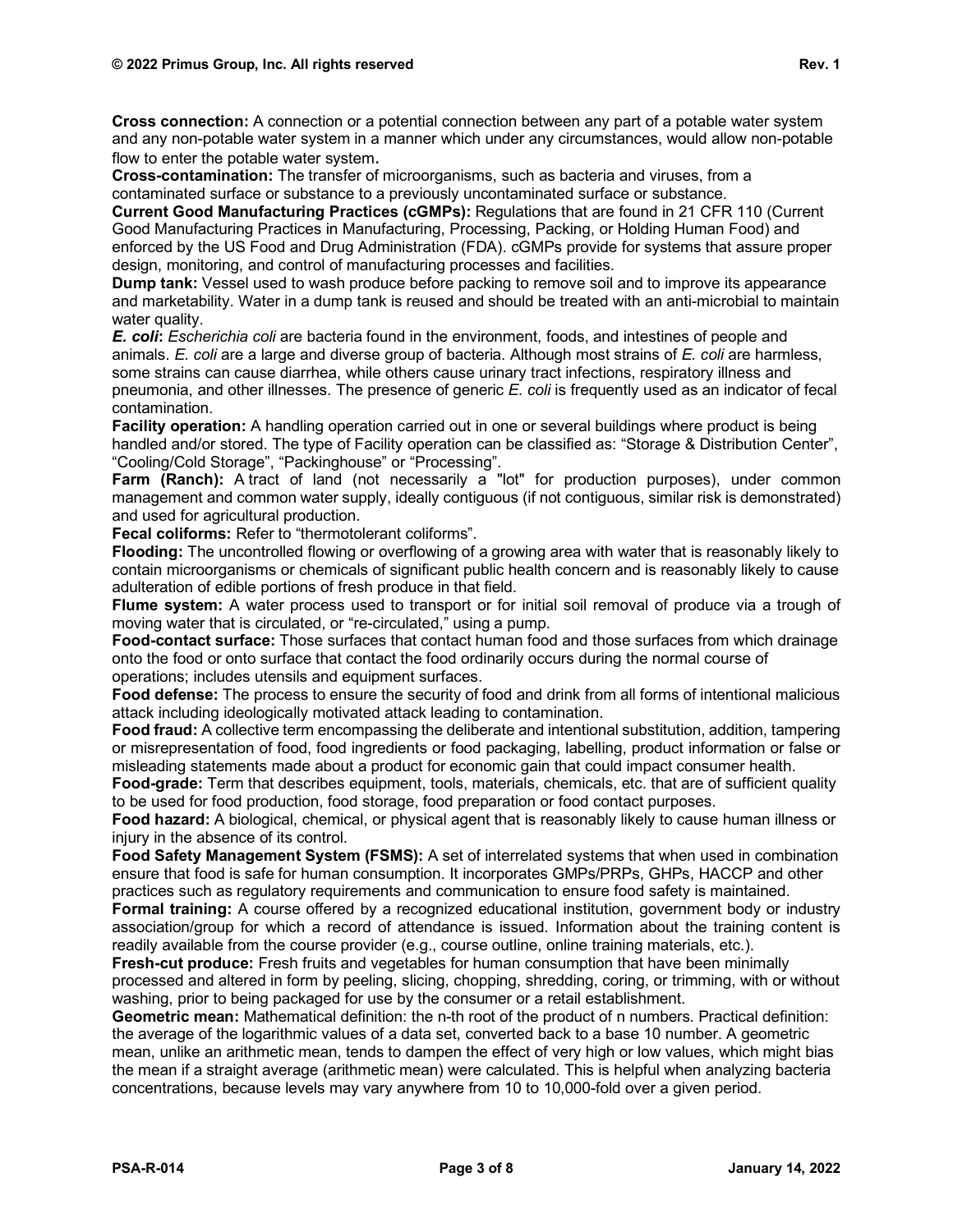**Good Agricultural Practices (GAPs):** Food safety practices for farm activities related to risk mitigation of water, soil amendments, land use (previous and adjacent), animal access (domestic/wild), equipment, tools and buildings, worker health & hygiene practices.

**Good Manufacturing Practices (GMPs):** Facility operation guidelines for food handlers to mitigate potential and real risks. Key categories include HACCP methods and procedures, facility design and [construction](https://thelawdictionary.org/construction-material/) material, water supply, plumbing and toilet facilities, equipment and utensils, raw food handling and process controls, personal hygiene, pest control, and waste [disposal.](https://thelawdictionary.org/waste-disposal/) See also, current Good Manufacturing Practices.

**Greenhouse:** See "Indoor Agriculture".

**Green waste:** The vegetative portion of the waste stream arising from various sources including waste from domestic and commercial premises and municipal operations.

**Ground water:** Water below the Earth's surface, typically the source of water in springs and wells. **HACCP plan:** A written document that explains the formal procedures for following Hazard Analysis and Critical Control Point principles and is used to identify, prevent and control food safety hazards.

**Harvest crew:** A designated group of workers under common supervision, harvesting the same product. **Harvesting:** The physical act or process of gathering a crop from the production site (e.g., pulling or digging produce from the ground, picking it, separating it from the plant), which can be done either manually or mechanically.

**Human pathogen:** Microorganisms (bacteria, fungus, parasite, protozoa or virus) capable of causing illness or disease in people.

**Indoor agriculture (Greenhouse):** Where crops are grown in a controlled environment in a temporary or permanent enclosed structure. This does not include shade or hoop houses.

**Irrigation methods: -**

**Drip irrigation:** A type of micro-irrigation where the system emits water at a very slow rate directly to the soil where plant roots are growing. System may **be** on the soil surface or buried below the surface. **Flood/furrow/surface irrigation:** Water is pumped or brought to fields and allowed to flow along the ground among the crops.

**Micro-irrigation:** A system where water is distributed under low pressure through a piped network in a pre-determined pattern and applied as a small discharge to or adjacent to each plant. Includes various systems (drip, micro-spray, micro-sprinklers, mini-bubbler) distinguished by the type of emitter device used to deliver water to the plants.

**Micro-sprinklers/sprays:** A type of micro-irrigation with fixed micro-sprays that deliver water at a higher rate and cover a larger area than drip emitters. Typically used in tree orchards, variant used in aeroponics.

**Overhead/sprinkler irrigation:** System where water is piped to one or more central locations and distributed by overhead high-pressure sprinklers or guns. Sprinklers can be fixed or mounted on moving platforms.

**Sub-irrigation/seepage irrigation:** A method of artificially raising the water table to allow the soil to be moistened from below the plant root zone. A system of canals, weirs, gates and pumps are used to increase and decrease water level in a network of ditches, controlling the water table. A variant is used in hydroponics.

*Listeria***:** The major [human pathogen](https://en.wikipedia.org/wiki/Human_pathogen) in the *Listeria* genus is *[L. monocytogenes](https://en.wikipedia.org/wiki/Listeria_monocytogenes)*. It is usually the causative agent of the relatively rare bacterial disease [listeriosis,](https://en.wikipedia.org/wiki/Listeriosis) a serious [infection](https://en.wikipedia.org/wiki/Infection) caused by eating [food contaminated](https://en.wikipedia.org/wiki/Foodborne_illness) with the bacteria. The disease affects [pregnant women,](https://en.wikipedia.org/wiki/Pregnancy) [newborns,](https://en.wikipedia.org/wiki/Neonate) adults with [weakened immune systems,](https://en.wikipedia.org/wiki/Immunodeficiency) and the [elderly.](https://en.wikipedia.org/wiki/Old_age) *Listeria* bacteria can grow at refrigeration temperatures and survive freezing.

**Metrics:** Established measurable best practices and guidelines for a variety of process areas judged to be potential contributors to the risk of microbial contamination.

**Mitigation measures:** Any action or activity that can be used to prevent, reduce to an acceptable level, or eliminate a food safety risk. In order for mitigation to be effective, the risks must be identified ahead of time and a plan devised ready for implementation before or when the risk occurs.

**Mock recall:** A procedure to test the recall program and recall team's ability to find and trace their product during a recall.

**Monitoring:** A planned sequence of observations or measurements to assess compliance with requirements.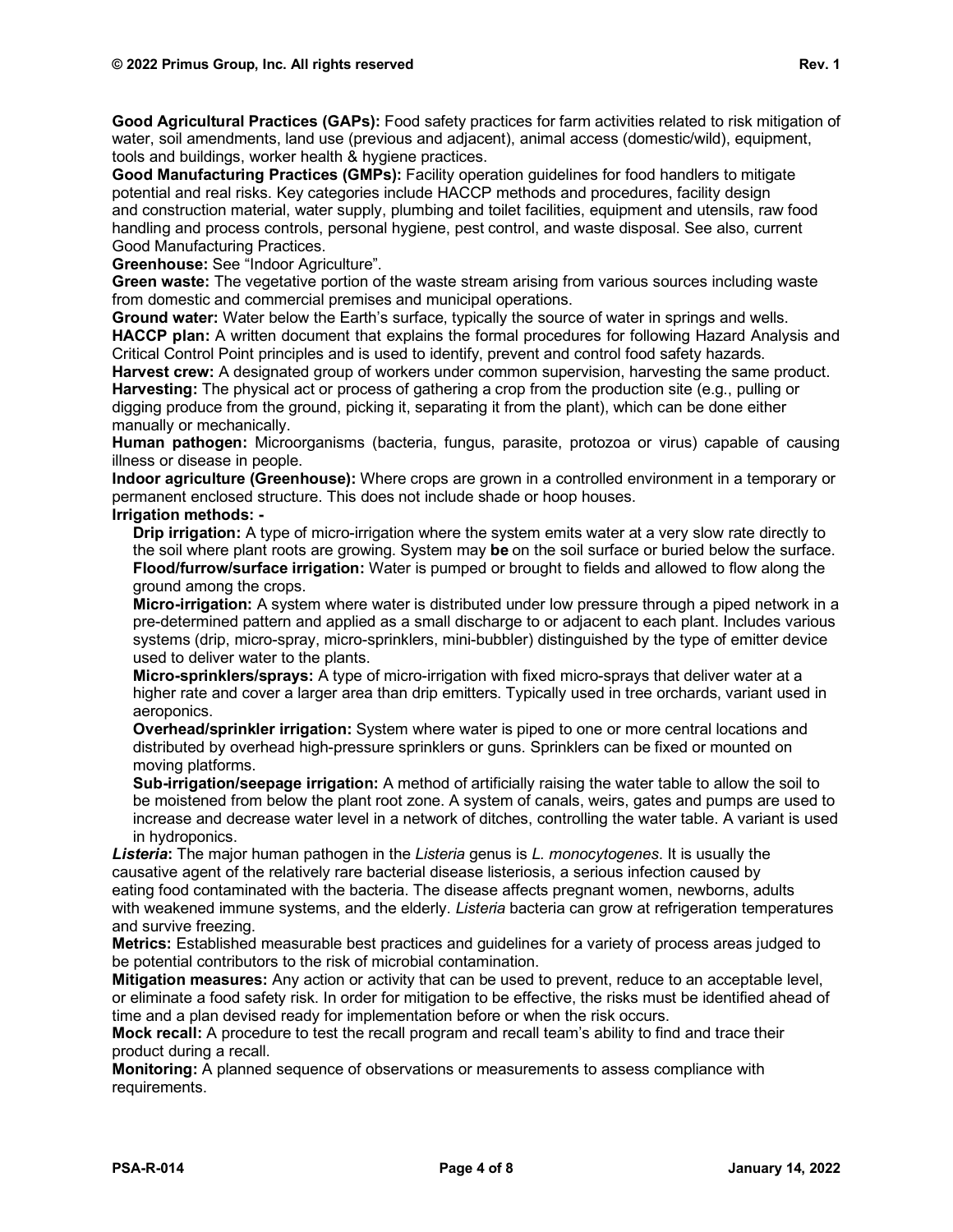**Most Probable Number (MPN):** A unit of measurement of estimated numbers of microbes in a sample when present in small numbers. The MPN method involves taking the original solution or sample, and subdividing it by orders of magnitude (frequently  $10 \times$  or  $2 \times$ ), and assessing presence/absence in multiple subdivisions.

**Non-porous surface:** A smooth solid surface that limits absorption and penetration of liquid (e.g., metal, stainless steel, hard plastic material).

**Non-synthetic crop treatments:** Any crop input that contains animal manure, an animal product, and/or an animal by-product that is reasonably likely to contain human pathogens, e.g. compost teas, fish emulsions, fish meal, blood meal, "bio fertilizers" (commonly used for pest control, greening, disease control, fertilizing).

**Outsourcing:** A firm, company or individual carrying out a process on products or service on the behalf of the auditee.

**Oxidation Reduction Potential (ORP):** Oxidation-Reduction Potential is the potential (voltage) at which oxidation occurs at the anode and reduction occurs at the cathode of an electrochemical cell. From a microbiological perspective, an oxidizing chemical pulls electrons away from the cell membrane causing it to become destabilized and leaky resulting in rapid cell death. ORP sensors allow monitoring and tracking of critical disinfectant levels in water systems. In combination with pH sensors systems can provide automated demand-based injection of an oxidizing chemical and food grade acid (muriatic or phosphoric acid).

**Packaging:** Material or package which provides protection, tampering resistance, and special physical, chemical, or biological needs to maintain food safety

**Packinghouse:** A facility where commodities are sorted and/or sized, may be minimally trimmed (not altered in form), washed or not washed, may have post-harvest treatments applied (e.g. fungicide, wax, sprout inhibitor) and packed for commercial distribution and use by consumer or retail establishment.

**Parts per million (ppm):** A unit of measurement of very dilute concentrations of substances. Usually describes the concentration of something in water or soil. One ppm is equivalent to 1 milligram of something per liter of water (mg/l) or 1 milligram of something per kilogram soil (mg/kg).

**Persistent organic contaminants:** Also known as persistent organic pollutants (POPs), are organic compounds resistant to environmental degradation from chemical, physical and photolytic processes. They include chlorinated solvents, polychlorinated biphenyls (PCBs), dioxins, and certain pesticides.

**Pathogen:** A microorganism (fungus, bacteria, parasite, protozoa or virus) capable of causing illness or disease.

**Pest:** An animal, plant or other organism that is directly or indirectly injurious, noxious or troublesome, and an injurious, noxious or troublesome condition or organic function of an animal, a plant or other organism (e.g., rodents, birds, reptiles, insects, weeds, fungi, bacteria, viruses, etc.).

**Pesticides:** A substance that prevents, destroys, or controls a harmful organism ('pest') or disease, or protects plants or plant products during production, storage and transport. Includes, herbicides, fungicides, insecticides, acaricides, nematicides, molluscicides, rodenticides, growth regulators, repellents, rodenticides and biocides.

**Physical hazards:** Any extraneous object or foreign matter in a food item which may cause illness or injury to a person consuming the product.

**Pit toilets (latrines):** A sanitation technology used for onsite waste management. They consist of a hole in the ground, which may be unlined or lined, with a reinforcing material (e.g. bricks, concrete rings) to contain human excreta.

**Plant Protection Product (PPP):** Pesticides that protect crops, or desirable or useful plants. PPP have at least one active substance with one of the following functions: protect plants/plant products against pests/diseases before or after harvest; influence the life processes (growth) of plants (e.g. plant growth regulators, rooting hormones); preserve plant products; destroy or prevent growth of undesired plants or plant parts. May also contain safeners and synergists.

**Pooled water:** An accumulation of standing water.

**Potentially Ready-to-Eat/Ready-to-Use (RTU)**: Food in an edible form that has been minimally processed – cleaned/sorted, trimmed, and possibly cut before being packaged, and requires further washing and/or preparation prior to consumption.

**Pre-harvest interval:** The minimum amount of time that must pass between the last pesticide application on a crop and the harvesting of the crop

**Pre-planting:** Time from harvest of prior crop to beginning of planting the current crop.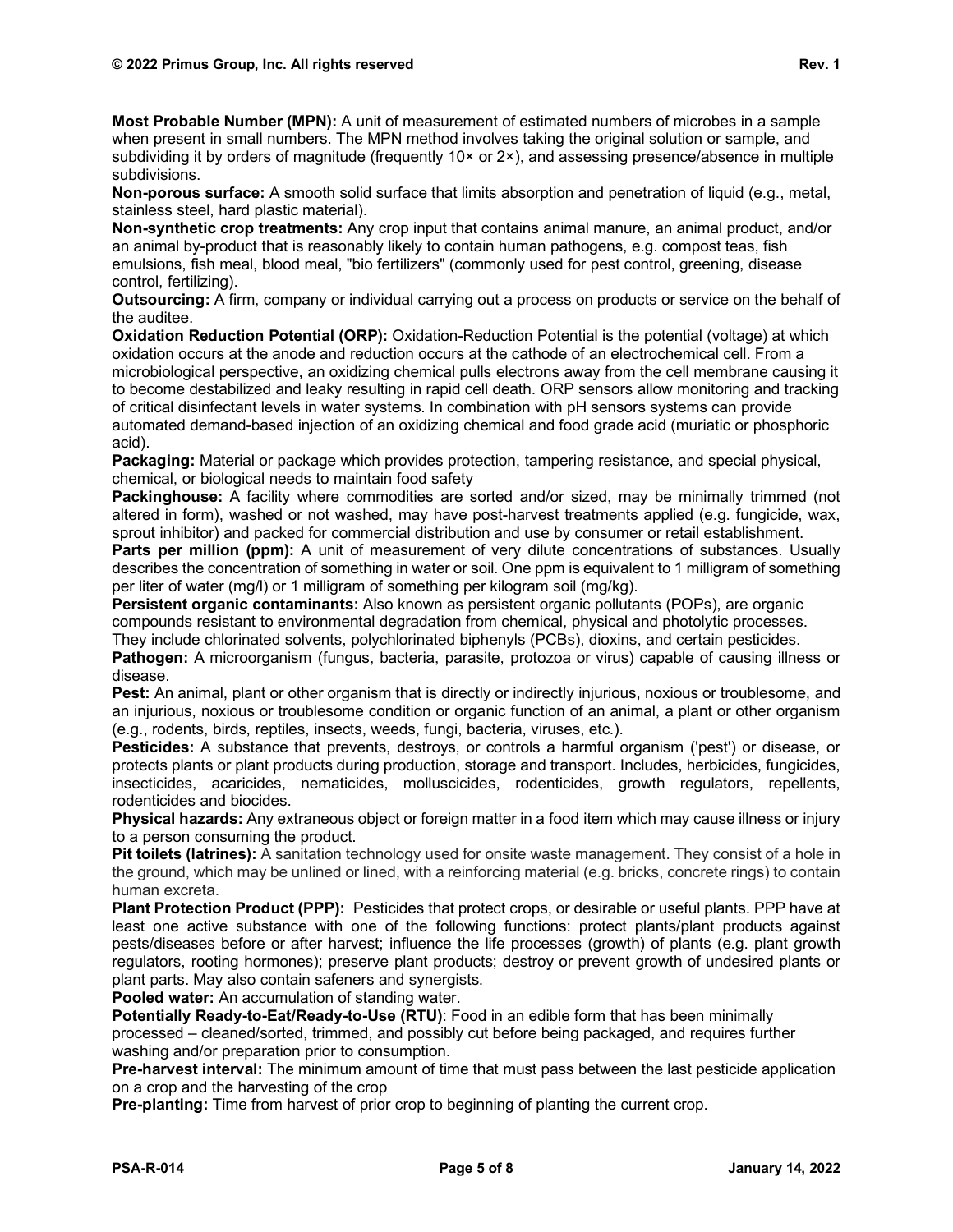**Preventive measures:** Actions taken that are intended to reduce or prevent the severity/impact of a risk. **Preventive control plan:** A written document that demonstrates how hazards to your food are identified and prevented, eliminated or reduced to an acceptable level.

**Preventive controls:** Controls to address hazards that occur in the products that are manufactured and significantly minimize or prevent and help ensure that the food is not adulterated. These include, process, allergen, sanitation and other additional controls.

**Processing facility:** Washing, slicing, dicing, cutting, shredding, peeling, grading, pasteurization, cooking, chilling, juicing, pressing, freezing, packing in modified atmosphere, packed in vacuum packing or any other activity that significantly transforms the product from its original whole state .

**Processing water:** Water that is used for post-harvest handling of produce, such as washing, cooling, waxing, or product transport.

## **Ranch:** See "Farm".

**Ready-to-Eat (RTE):** Food in an edible form without additional preparation needed to achieve food safety, includes raw fruits and vegetables that are thoroughly washed in water to remove soil and other contaminants before being cut, combined with other ingredients, cooked, served, or offered for human consumption.

**Recirculated/re-used water:** A closed water system, where water is used more than one time before it is discharged into a wastewater system (e.g. dump tanks, flume systems, hydrocoolers).

**Releasing:** Handing product over to another operation that is responsible for the next activity/function (e.g. labelling, icing, storing, transporting), whether the product is purchased or not

**Repacking:** Removing product from its market ready packaging, re-handling the product (e.g., re-sorting, re-grading, re-trimming, etc.), and putting it into market ready packaging materials.

**Revocation:** A type of sanction issued by a Certification Body by revoking a customer's current certificate(s). This type of sanction should be issued based on the following circumstances or any other critical circumstance a Certification Body finds appropriate:

- Evidence of fraud is found
- A suspension-related issue is not adequately resolved
- The organization declares bankruptcy

**Risk:** A function of the probability of a hazard occurring, frequency and the severity of that hazard. **Risk assessment (GAP):** An evaluation of the growing environment food safety hazards relevant to topography, hydrology, geographical features, climatic conditions, land history, adjacent land use, water source, domestic animal and wildlife presence or any other potential sources of contamination to the crop. **Risk assessment (GMP):** An evaluation of the facility to identify and control and food safety hazards relevant to facility location and adjacent land use e.g. animal activity, industrial activity, water source, waste water treatment sites (settling ponds, land applications, etc.) or any other potential sources of contamination.

**Risk mitigation:** Actions to reduce the severity/impact of a risk.

**Safener:** Chemicals used in combination with herbicides to reduce the effect (injury) of the herbicide on plants and to improve selectivity between the desired crop plant and the undesired weed species being targeted.

*Salmonella***:** A rod-shaped, non-spore-forming, Gram-negative bacterium that is a member of the family Enterobacteriaceae (as are *E. coli* and coliforms) and causes illness (salmonellosis) in humans. Sources include water, soil, insects, reptiles, birds, animal feces, eggs, meat, poultry unpasteurized milk, raw fruits and vegetables (e.g. sprouts, melons), nuts and spices.

**Sanitation Standard Operating Procedures (SSOPs):** A set of written instructions detailing all steps and activities required to perform a given cleaning and sanitation task before, during, and after production with the purpose of minimizing variation and facilitating consistency.

**Sanitize:** The process of reducing the number of microorganisms that are on a properly cleaned surface to a safe level. A safe level is defined as a 99.999% reduction of the number of disease microorganisms that are of public health importance. Sanitizing is accomplished by using either heat, radiation, or chemicals. Unless the item to be sanitized is effectively cleaned, it is impossible to obtain close contact between the sanitizer and the surface to be sanitized. Some chemical sanitizers, such as chlorine and iodine, react with organic matter and are less effective when the surface is not properly cleaned.

**Senior Management:** person or group of people who directs and controls an organization at the highest level. Senior management has the power to delegate authority and provide resources within the organization, including the authority to authorize financial and human resource decisions.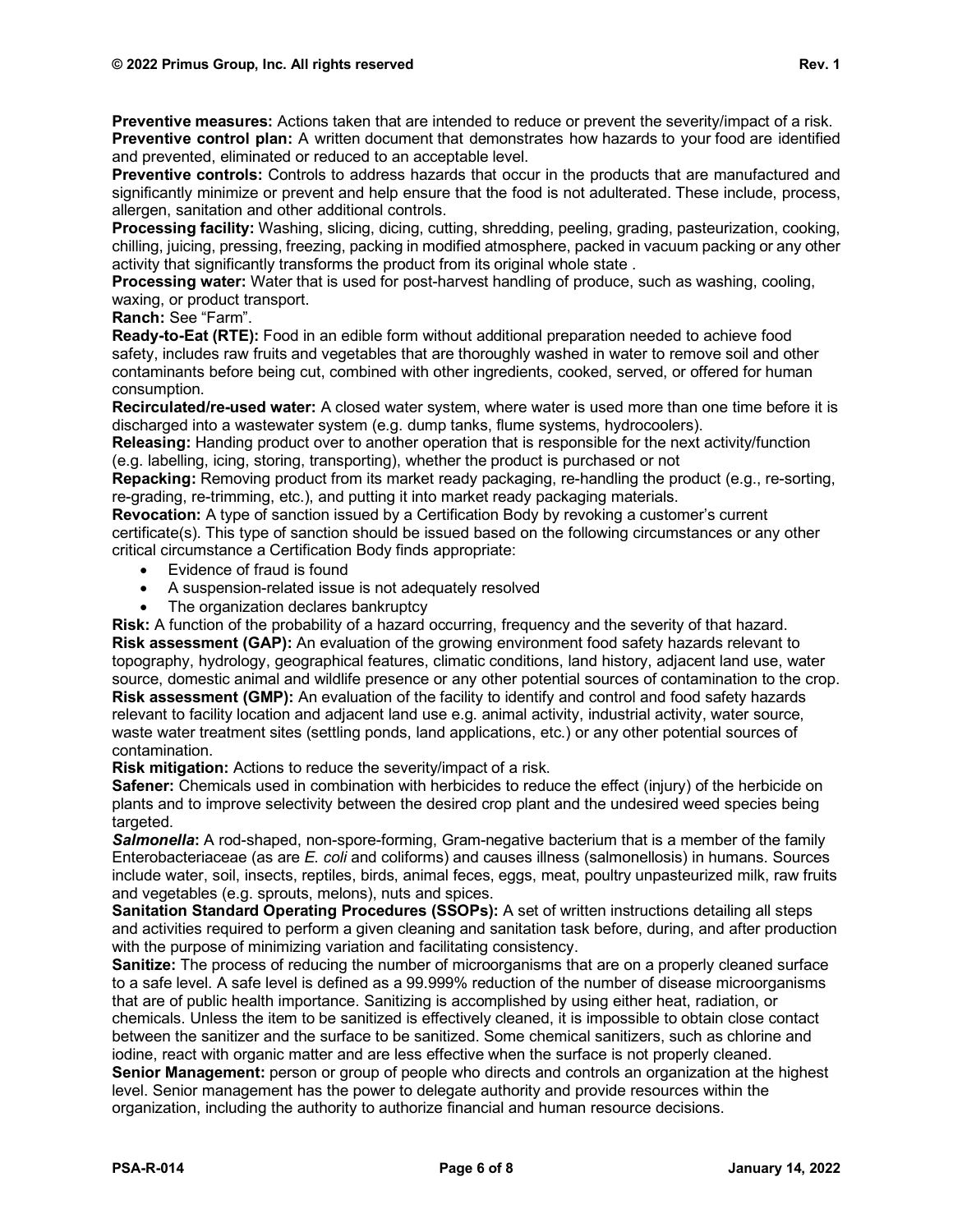**Sewage sludge:** Also called biosolids. Semi-solids left over from municipal wastewater treatment. **Single-pass water:** Water that is not reused e.g. spray bars on a wash line. Water from spray bars in a single-pass system is not collected and re-used.

**Soil amendment:** Any material added to a soil to promote healthy plant growth by affecting the physical, chemical, or other characteristics of the soil and improve soil condition. For example, fertilizers, compost, sludge, manure, microbes.

**Standard:** A document that provides requirements, specifications, guidelines or characteristics that can be used consistently to ensure that materials, products, processes and services are fit for their purpose. **Standard Operating Procedures (SOPs):** A set of written instructions detailing all steps and activities required to perform a given routine task with the purpose of minimizing variation and aiding consistency. **Storage & Distribution Center:** A facility that is only receiving and storing finished goods for further shipment e.g. regional distribution warehouses. Goods may be stored at controlled or ambient temperatures.

**Subcontractor:** A person or organization contracted to provide labor or perform a service. **Substrate:** Any growing medium used in place of soil for growing plants, that is introduced to the site and is removed after use.

**Supplier:** A person or organization that provides products or services to customers.

**Suspension:** A type of sanction issued by a Certification Body by suspending an organization's current certificate(s). This type of sanction should be issued based on the following circumstances or any other circumstance a Certification Body finds appropriate:

- A non-conformance is found to be a food safety issue and an immediate threat to the public.
- If the re-certification audit results in an automatic failure, while the organization still has a valid certificate.
- If a critical food safety issue is detected during an audit (e.g., automatic failure, special circumstance, etc.), then the CB should consider suspending existing certificates related to this new observation(s).
- An organization does not pay the agreed to fees.
- If an organization rejects a surveillance audit on the second CB notification.
- The organization improperly uses the Primus Standard Audit logo or trademark.
- An organization is involved with an illegal activity or a serious food safety issue.

**Synergist:** Chemicals used in combination with insecticides to increase their effectiveness at killing pests e.g. piperonyl butoxide, N-Octyl bicycioheptene dicarboximide (MGK-264).

**Thermotolerant coliforms:** A subgroup of total coliforms. The predominant numbers of bacteria that test positive in assays for thermotolerant coliform may be *E. coli*, but from horticultural production and postharvest handling operations the greater numbers are often benign or non-pathogenic soil and leaf colonizers.

**Total coliforms:** A large group of bacteria common in the environment (soil and vegetation). Total coliform counts give a general indication of the sanitary condition of a water supply and are a useful indicator of the possible presence of other pathogens for drinking water. Their presence is an indication of issues with water treatment and/or the integrity of water distribution systems.

**Traceability**: System that permits the source of the product to be identified and maintained at any stage in the supply and distribution system.

**Turbidity:** A measure of the degree to which the water loses its transparency due to the presence of suspended particulates.

**Validated process:** A process that has been demonstrated to be effective though a statistically based, scientific study that considers and determines limits for all process variables that may impact the process' objectives

**Validation:** An activity to obtain evidence that a requirement is controlled effectively.

**Verification:** Confirmation through the review of objective evidence, that a product, process or service fulfills specified requirements.

**Visitor:** Any person who enters an operation (GAP or GMP) with the permission of the operation's management.

**Water:-**

**Agricultural water**: Water used for irrigation, the application of agricultural chemicals and commercial fertilizers and on-farm tasks such as dust suppression.